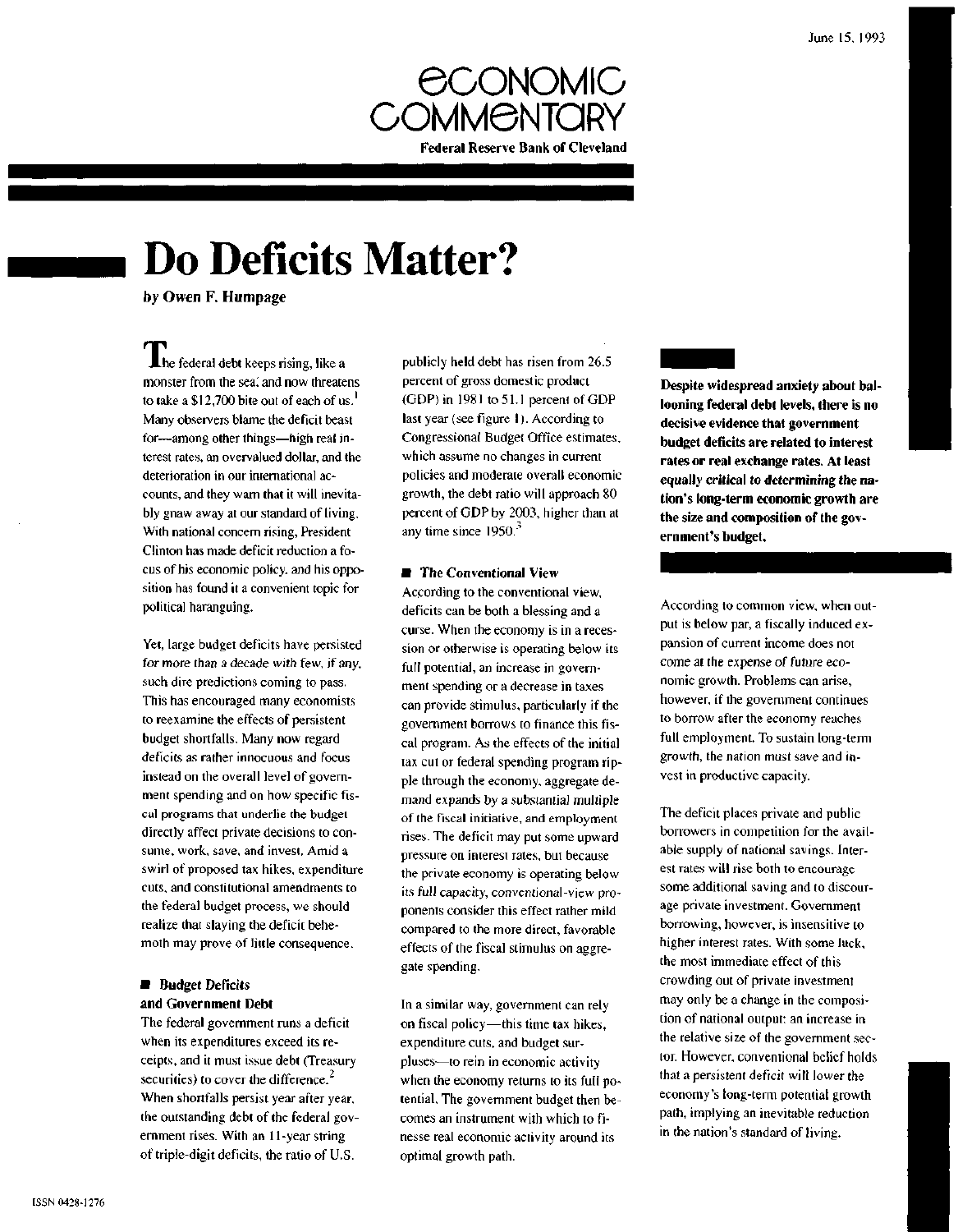The exact nature of this crowding-out effect depends crucially on the extent to which capital is internationally mobile. If persistent government borrowing increases domestic interest rates relative to foreign interest rates, offshore investors will begin acquiring interest-earning assets in the country with the higher rates. This capital inflow will mitigate the rise in domestic interest rates, thereby limiting the crowding out of private domestic investment.

To purchase assets in the domestic economy, however, foreigners must first acquire the domestic currency in the foreign exchange market. This causes the domestic currency to appreciate, which then increases the foreign-currency price of the deficit country's exports and lowers the domestic-currency price of its imports. All else equal, the trade balance will then deteriorate, according to the conventional view.

As the discussion reveals, however, the inflow of foreign capital does not eliminate crowding out. It merely shifts this effect from interest-rate-sensitive to exchange-rate-sensitive sectors of the economy. When financed internally, persistent deficits lower private investment, leaving future generations with a smaller stock of capital to sustain real economic growth at potential. When financed externally, persistent deficits do not lower the future stock of capital, but the deficit country must now devote a greater portion of its future output to servicing its foreign debts. The domestic standard of living (what is left per capita for domestic consumption) may then be lower. Proponents of the conventional view often point to events of the past decade—the rapid appreciation of the dollar early on, the subsequent record deterioration of the U.S. trade balance, and the eventual shift in our international investment position to debtor status—as a classic example of this type of crowding out.

#### **• Is It the Deficit?**

Despite its prominence, the conventional view of budget deficits lacks decisive statistical support. A glance at figures 2 and 3 reveals no clear correlation between federal budget deficits

#### **FIGURE 1 THE U.S. FEDERAL BUDGET DEFICIT AND DEBT HELD BY THE PUBLIC**



### **FIGURE 2 THE U.S. FEDERAL BUDGET DEFICIT AND THE REAL TRADE-WEIGHTED DOLLAR**



SOURCES: Congressional Budget Office, The Economic and Budget Outlook: Fiscal Years 1994-1998, Washington, D.C.: U.S. Government Printing Office, January 1993; and Board of Governors of the Federal Reserve System.

and either the real trade-weighted dollar exchange rate or real interest rates.<sup>4</sup> Taken together, sophisticated empirical studies of the causal relationship between budget deficits and these same variables are inconclusive. $5$  Although these findings do not necessarily refute the standard view, they have encouraged many economists to consider other possibilities. Perhaps deficits are not the problem. Could a causal relationship run between these economic variables and the types of spending and taxation policies that also produced the deficit, instead of directly between the variables and the deficit itself? Does the relative size of the government sector influence a nation's economic growth and standard of living? If so, eliminating the deficit without changing underlying fiscal programs might not reduce interest rates or depreciate the exchange rate. It could have exactly the opposite effect.

#### **• Deficits Don't Matter**

An alternative view claims that *under certain assumptions,* deficits and taxes are equivalent. Although the types or

levels of government spending might affect economic activity, the method of financing those activities is irrelevant. Deficits do not matter. $<sup>6</sup>$  This approach</sup> rests on two plausible presumptions: First, governments must ultimately pay for their debts, so that the present value of their expenditures must equal the present value of their expected receipts. Second, taxpayers realize that deficits imply a future tax liability for themselves or their heirs and, therefore, increase their current saving by an amount equal to the present discounted value of this future tax bill. In this case, taxes and government debt become equivalent means of financing government spending. Because an offsetting increase in private saving matches any rise in the deficit, public borrowing has no effect on real interest rates or real exchange rates.

Although many find its assumptions rather stringent, the equivalence theorem nevertheless presents an internally consistent model, which empirical tests have not clearly refuted.<sup>7</sup> One can, therefore, consider how changes in its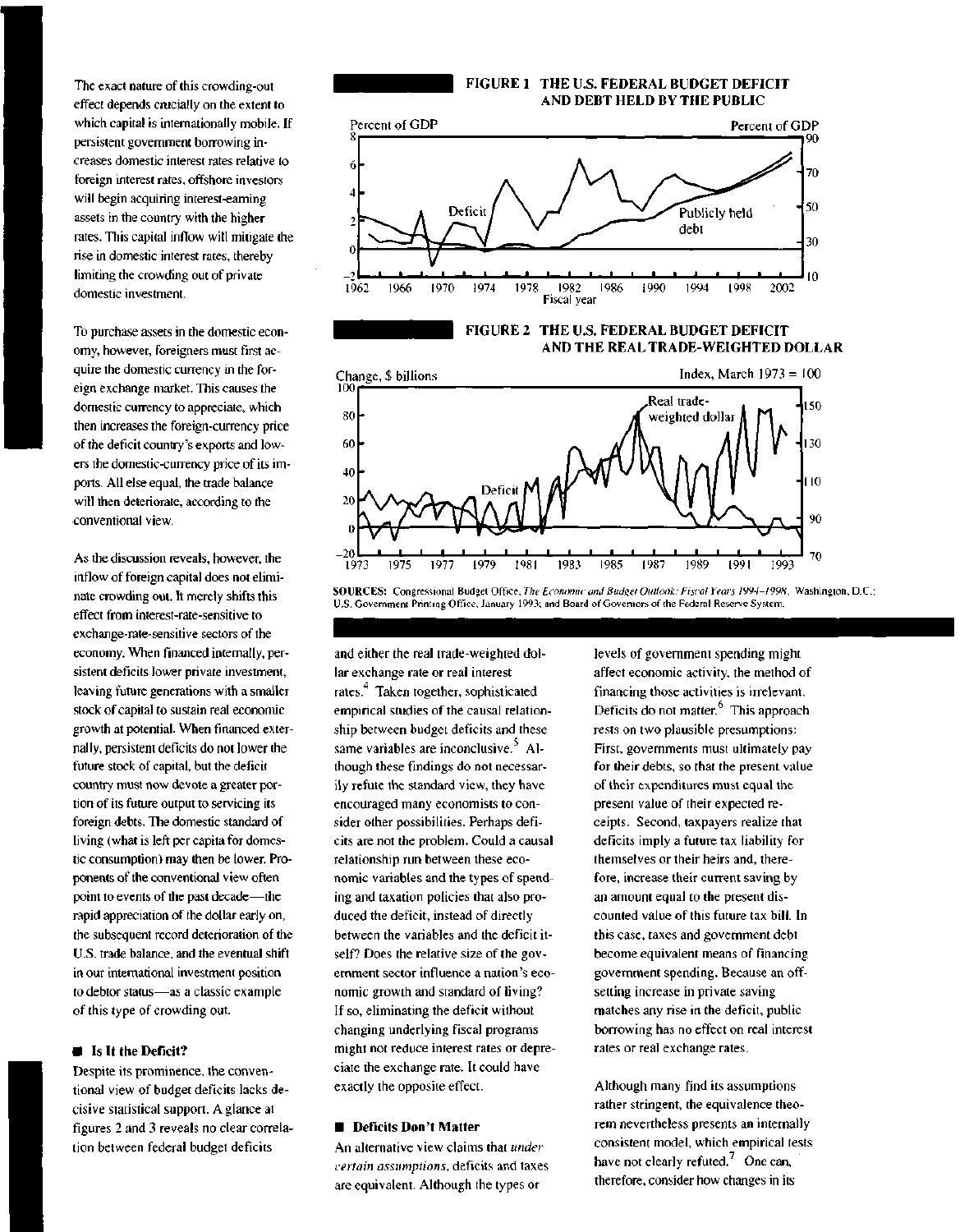

a. Anticipated real rate equals one-year Treasury bill rate minus Michigan Survey of Inflation Expectations. b. Actual real rate equals one-year Treasury bill rate minus inflation as measured by the Consumer Price Index. **SOURCES:** Board of Governors of the Federal Reserve System; and the University of Michigan, Survey of Consumers.

underlying premise might invalidate the theorem and create the conventional linkage between budget deficits, interest rates, and exchange rates. An important assumption concerns the nature of taxes.

The equivalence theorem presupposes that taxes are lump-sum; that is, they are straightforward dollar assessments as opposed to being a proportion of income, wages, or expenditures. Lumpsum taxes do not affect individuals' saving and working decisions. Assume, for example, that the equivalence theorem holds and that the government offers a deficit-producing tax cut. The inclination of taxpayers is to offset their implied future tax liabilities, and they will do this exactly if the tax reduction is lump-sum. The effects of the deficit and tax cut on national savings will net out with no impact on interest rates.

If, however, the tax cut also serves to alter the return on savings relative to consumption, it will induce consumers to change their consumption and saving behavior independent of their desire to finance their future tax liabilities. The effects of the deficit and the tax reduction on savings will not net out, in which case interest rates will change. Accordingly, the non-neutral effect of taxes on saving decisions may account for any apparent link between the deficit and the interest rate.

# **• A Balanced-Budget Connection**

Those unwilling to accept the suppositions of the equivalence theorem can uncover similar connections between key economic variables and specific types of spending and taxation policies by imagining that the federal budget were always balanced. A spending increase, financed by a tax hike, would transfer current purchasing power between the government and private sectors. The resulting effect on interest rates and exchange rates would depend only on how the government's spending patterns compared to those of the private sector. Suppose the government temporarily increased its revenue by \$100 through a lump-sum tax and spent this on current output. For every dollar paid in additional taxes, however, the private sector might reduce consumption by 95 cents and lower savings by 5 cents. Because the government spent all of its tax revenue on current output, and because the public failed to cut its consumption by the full amount of the tax, this transfer from the private to the public sector would reduce national savings. Real interest rates would then rise to balance savings and investment.

Similarly, private individuals spend their income on a host of domestic and imported goods. If government buys only domestically produced goods, the resulting increase in their demand relative to foreign goods would tend to appreciate the domestic currency in world markets.

In these examples, fiscal policies produce adverse effects on interest rates and exchange rates, but these effects do not depend on the existence of a deficit, as suggested in the standard view. They arise solely because of differences between government and private spending patterns. When one considers permanent changes in government spending, even lower interest rates are possible.<sup>8</sup>

**• What's Missing from the Debate?** Popular discussions of the budget focus almost exclusively on the size of current and prospective deficits, and current debates about budgetary policies typically concentrate on how the nation might equitably share the burden of reducing the deficit. Yet, the empirical evidence and theoretical arguments outlined above suggest that government budget deficits may be unrelated to interest rates or real exchange rates and that they pose no direct threat to our economic well-being.<sup>9</sup>

This does not mean, however, that governments' fiscal actions have no bearing on a country's ability to grow and prosper. The relationship is substantially more complicated than generally acknowledged, and depends on the relative size of government and on the types of spending and taxation programs inherent in the budget.

Over the last three decades of persistent and generally expanding federal budget deficits, other profound fiscal changes